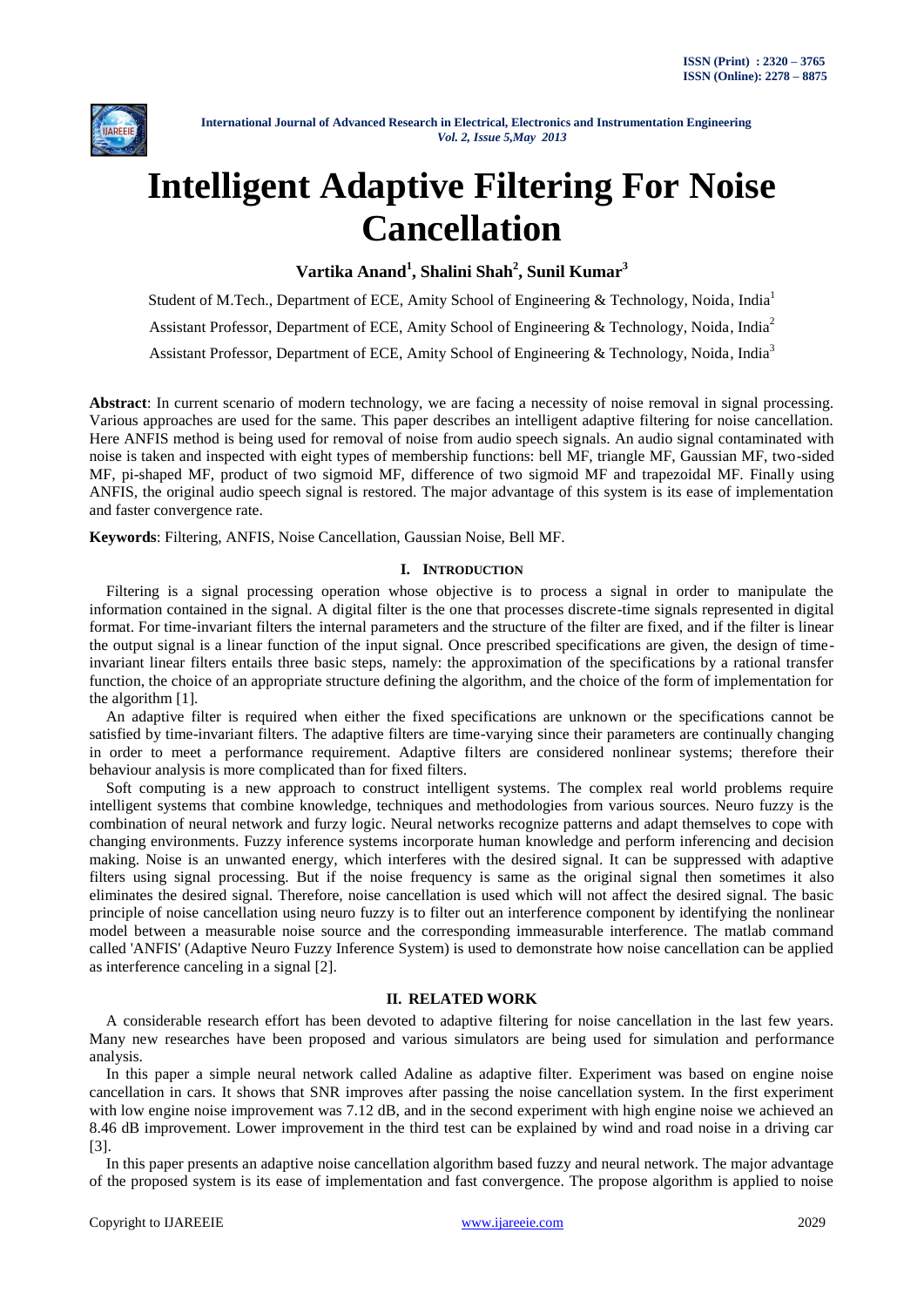

canceling problem of long distance communication channel. The simulation result showed that the proposed model is effectiveness [4].

This paper concentrates upon the analysis of adaptive noise canceller using Recursive Least Square (RLS), Fast Transversal Recursive Least Square (FTRLS) and Gradient Adaptive Lattice (GAL) algorithms. The performance analysis of the algorithms is done based on convergence behaviour, convergence time, correlation coefficients and signal to noise ratio. After comparing all the simulated results we observed that GAL performs the best in noise cancellation in terms of Correlation Coefficient, SNR and Convergence Time. RLS, FTRLS and GAL were never evaluated and compared before on their performance in noise cancellation in terms of the criteria considered here [5].

A new kind of nonlinear adaptive filter, the adaptive neural fuzzy filter (ANFF), based upon a neural network's learning ability and fuzzy if-then rule structure, is proposed in this paper. The ANFF is inherently a feed forward multilayered connectionist network which can learn by itself according to numerical training data or expert knowledge represented by fuzzy if-then rules. Then adaptation here includes the construction of fuzzy if-then rules (structure learning), and the tuning of the free parameters of membership functions (parameter learning). In this new ANFF, we also made the learning and fuzziness parameters adaptive. In parameter learning phase, a back propagation-like adaptation algorithm is developed to minimize the output error. There are no hidden nodes initially, and both the structure earning and parameter learning are performed concurrently as the adaptation proceeds [6].

In this paper an adaptive noise canceller will be presented and some useful observations will be done over the audio signals. The adaptive noise canceller is very efficient and useful system in many applications with sound video etc [7].

It showed a cooperative performance study between the time-varying LMS (TV-LMS) and other two main adaptive approaches: The Least Mean Square (LMS) algorithm and the Recursive Least Square (RLS) algorithm. Their study disclosed the algorithm execution time, the minimum Mean Square Error (MSE) and required filter order [8].

This paper uses averaging analysis to study the mean-square performance of adaptive filters, not only in terms of stability conditions but also in terms of expressions for the mean-square error and the mean-square deviation of the filter, as well as in terms of the transient performance of the corresponding partially averaged systems [9].

This paper presented a nice tradeoff between convergence properties and computational complexity and showed that the convergence property of fast affine projection (FAP) adaptive filtering algorithm is superior to that of usual LMS, NLMS, and RLS algorithm [10].

This paper investigates the performance of LMS and NLMS adaptive algorithms when implemented on Texas Instruments (TI) TMS320C6713 DSP hardware [8]-[10] and tested for two types of signals; sinusoidal tone signal and ECG signal. The obtained results from DSP kit are analyzed with the help of Digital Storage Oscilloscope (DSO) and shows considerable improvement in SNR level of a filtered signal [11].

Bernard Widrow *et.al.* developed a model for noise cancelation with the help of adaptive filter and employed for variety of practical applications like the cancelling of various forms of periodic interference in electrocardiography, the cancelling of periodic interference in speech signals, and the cancelling of broad-band interference in the side-lobes of an antenna array [12].

## **III. ADAPTIVE FILTERING**

Digital signal processing systems are attractive due to their low cost, reliability, accuracy, small physical sizes, and flexibility. One such digital signal processing system is called filter. Filtering is a signal processing operation whose objective is to process a signal in order to manipulate the information contained in the signal. For time-invariant filters the internal parameters and the structure of the filter are fixed, and if the filter is linear the output signal is a linear function of the input signal. If models are available for the signal and noise, it is possible to design a filter to enhance the signal relative to the noise. Many kinds of non-adaptive filters have been proposed. These include stack filters which are defined based on threshold decomposition and Boolean operations, and Volterra filters which are linear combinations of order stochastics. When the signal and noise models are not completely specified, it seems appropriate models could be estimated by analyzing the actual data. Especially, when the models are ill-defined or are time-varying. This leads to adaptive filters [1] [13].

An adaptive filter is required when either the fixed specifications are unknown or the specifications cannot be satisfied by time-invariant filters. An adaptive filter is a nonlinear filter since its characteristics are dependent on the input signal and consequently the homogeneity and additivity conditions are not satisfied. However, if we freeze the filter parameters at a given instant of time, most adaptive filters are linear in the sense that their output signals are linear functions of their input signals. The adaptive linear filter has achieved a large amount of success in many situations. The adaptive filters are time-varying since their parameters are continually changing in order to meet a performance requirement.

The general set up of an adaptive-filtering environment is illustrated in Fig1. where  $k$  is the iteration number,  $x(k)$ denotes the input signal,  $y(k)$  is the adaptive-filter output signal, and  $d(k)$  defines the desired signal. The error signal  $e(k)$ is calculated as  $d(k) - y(k)$ . The error signal is then used to form a performance (or objective) function that is required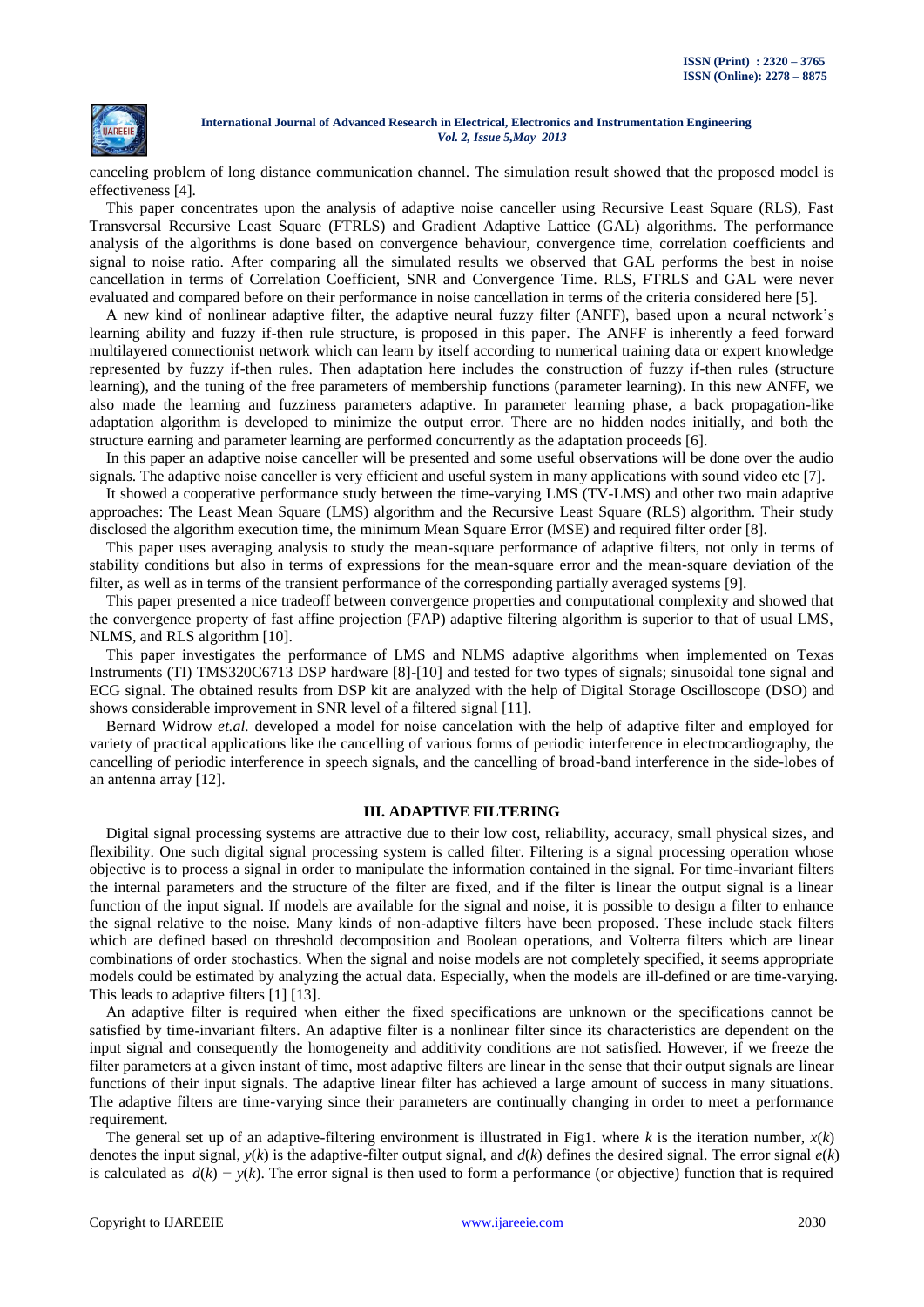

by the adaptation algorithm in order to determine the appropriate updating of the filter coefficients. The minimization of the objective function implies that the adaptive-filter output signal is matching the desired signal in some sense.



Fig.1 General adaptive-filter configuration [1]

The complete specification of an adaptive system, as shown in Fig.1, consists of three items:

## *A. Application*

The type of application is defined by the choice of the signals acquired from the environment to be the input and desired-output signals. The number of different applications in which adaptive techniques are being successfully used has increased enormously during the last two decades. Some examples are echo cancellation, equalization of dispersive channels, system identification, signal enhancement, adaptive beam-forming, noise cancelling, and control.

## *B Adaptive-Filter Structure*

The adaptive filter can be implemented in a number of different structures or realizations. The choice of the structure can influence the computational complexity (amount of arithmetic operations per iteration) of the process and also the necessary number of iterations to achieve a desired performance level. Basically, there are two major classes of adaptive digital filter realizations, distinguished by the form of the impulse response, namely the finite-duration impulse response (FIR) filter and the infinite-duration impulse response (IIR) filters. FIR filters are usually implemented with non-recursive structures, whereas IIR filters utilize recursive realizations.

*1) Adaptive FIR filter realizations:* The most widely used adaptive FIR filter structure is the transversal filter, also called tapped delay line, that implements an all-zero transfer function with a canonic direct form realization without feedback. For this realization, the output signal *y* (*k*) is a linear combination of the filter coefficients, that yields a quadratic mean-square error (MSE =  $E[(e(k)/2])$  function with a unique optimal solution. Other alternative adaptive FIR realizations are also used in order to obtain improvements as compared to the transversal filter structure, in terms of computational complexity, speed of convergence, and finite word length properties.

*2) Adaptive IIR filter realizations:* The most widely used realization of adaptive IIR filters is the canonic direct form realization, due to its simple implementation and analysis. However, there are some inherent problems related to recursive adaptive filters which are structure dependent, such as pole-stability monitoring requirement and slow speed of convergence. To address these problems, different realizations were proposed attempting to overcome the limitations of the direct form structure. Among these alternative structures, the cascade, the lattice, and the parallel realizations are considered because of their unique features [1].

## *C. Algorithm*

The algorithm is the procedure used to adjust the adaptive filter coefficients in order to minimize a prescribed criterion. The algorithm is determined by defining the search method (or minimization algorithm), the objective function, and the error signal nature. The choice of the algorithm determines several crucial aspects of the overall adaptive process, such as existence of sub-optimal solutions, biased optimal solution, and computational complexity.

## **IV.ADAPTIVE ALGORITHMS**

Adaptive algorithms have been extensively studied in the past few decades and have been widely used in many arenas including biomedical, image and speed processing, communication signal processing and many other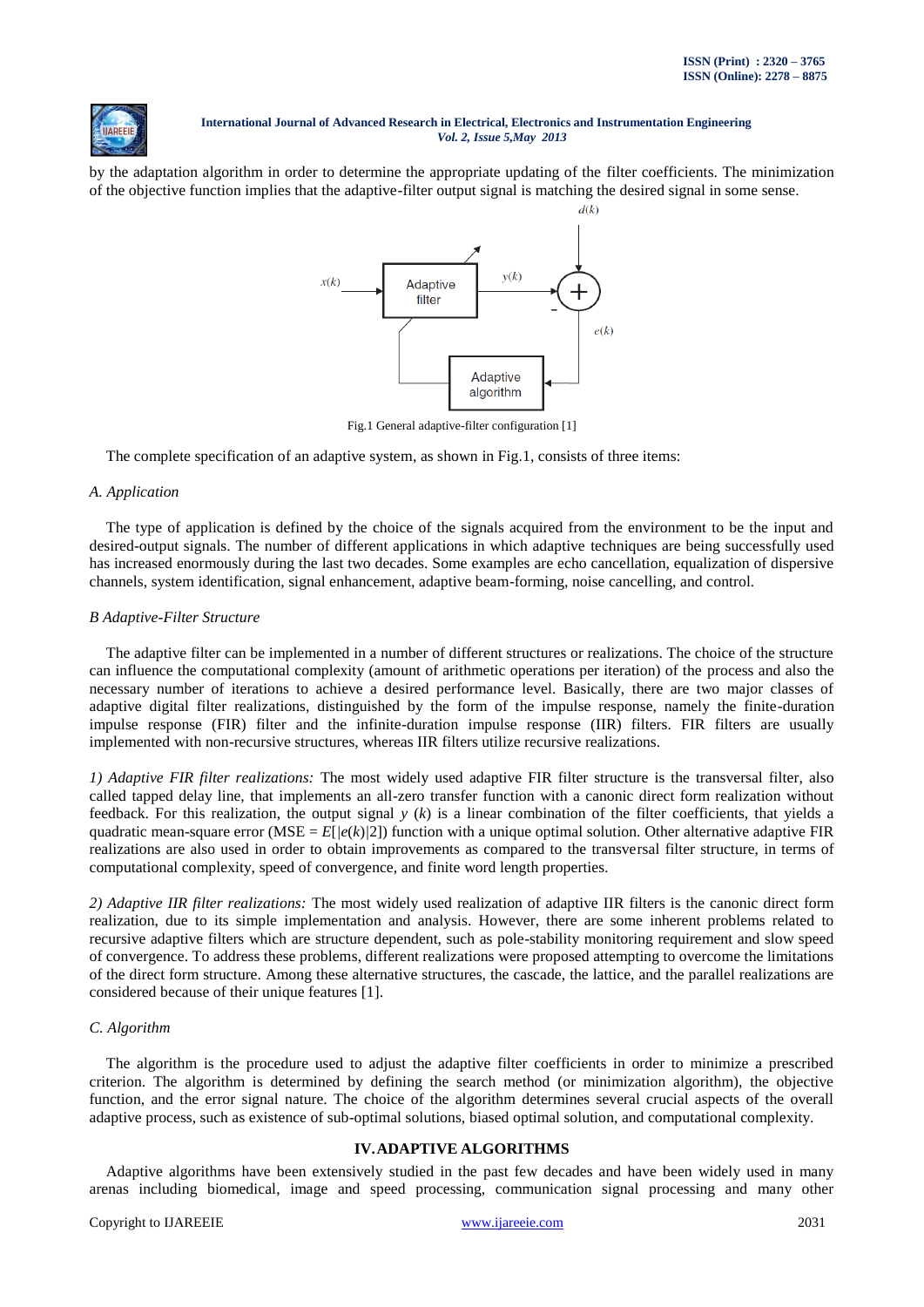

applications [14]. The basic adaptive algorithms which are widely used for performing weight updation of an adaptive filter are: the LMS (Least Mean Square), NLMS (Normalized Least Mean Square) and the RLS (Recursive Least Square) algorithm [1]. The performance of these adaptive algorithms is highly dependent on their filter order and signal condition [8].

## *A. The Adaptive LMS Algorithm*

The LMS algorithm [12] is a stochastic gradient-based algorithm as it utilizes the gradient vector of the filter tap weights to converge on the optimal wiener solution. With each iteration of the LMS algorithm, the filter tap weights of the adaptive filter are updated according to the following formula:

$$
w(n + 1) = w(n) + 2\mu e(n)x(n)
$$
 (1)

where,  $x(n)$  is the input vector of time delayed input values,  $w(n)$  represents the coefficients of the adaptive FIR filter tap weight vector at time *n* and μ is known as the step size. Selection of a suitable value for *μ* is imperative to the performance of the LMS algorithm, if the value is too small, the time adaptive filter takes to converge on the optimal solution will be too long; if *μ* is too large the adaptive filter becomes unstable and its output diverges. Fig.2 represents a model for Adaptive Noise Cancellation.



#### *B. Normalized LMS Algorithm*

In the standard LMS algorithm, when the convergence factor μ is large, the algorithm experiences a gradient noise amplification problem. In order to solve this difficulty, we can use the NLMS (Normalized Least Mean Square) algorithm. The correction applied to the weight vector  $w(n)$  at iteration  $n+1$  is "normalized" with respect to the squared Euclidian norm of the input vector  $x(n)$  at iteration n[1][15].

We may view the NLMS algorithm as a time-varying step-size algorithm, calculating the convergence factor  $\mu$  as in Eq.2

$$
\mu(n) = \frac{\alpha}{c + \|x(n)\|^2}
$$
\n(2)

where  $\alpha$  is the NLMS adaption constant, which optimize the convergence rate of the algorithm and should satisfy the condition  $0 < \alpha < 2$ , and *c* is the constant term for normalization, which is always less than 1. The filter weights using NLMS algorithm are updated by the Eq. (3).

 $\mathbb{L} \times \mathbb{L}$  (3)

## *C. RLS Algorithm*

Compared to the LMS algorithm, the RLS algorithm has the advantage of fast convergence but this comes at the cost of increasing the complexity. Hence, the RLS algorithm requires longer computation time as well as a higher sensitivity to numerical instability [8] [14] [16].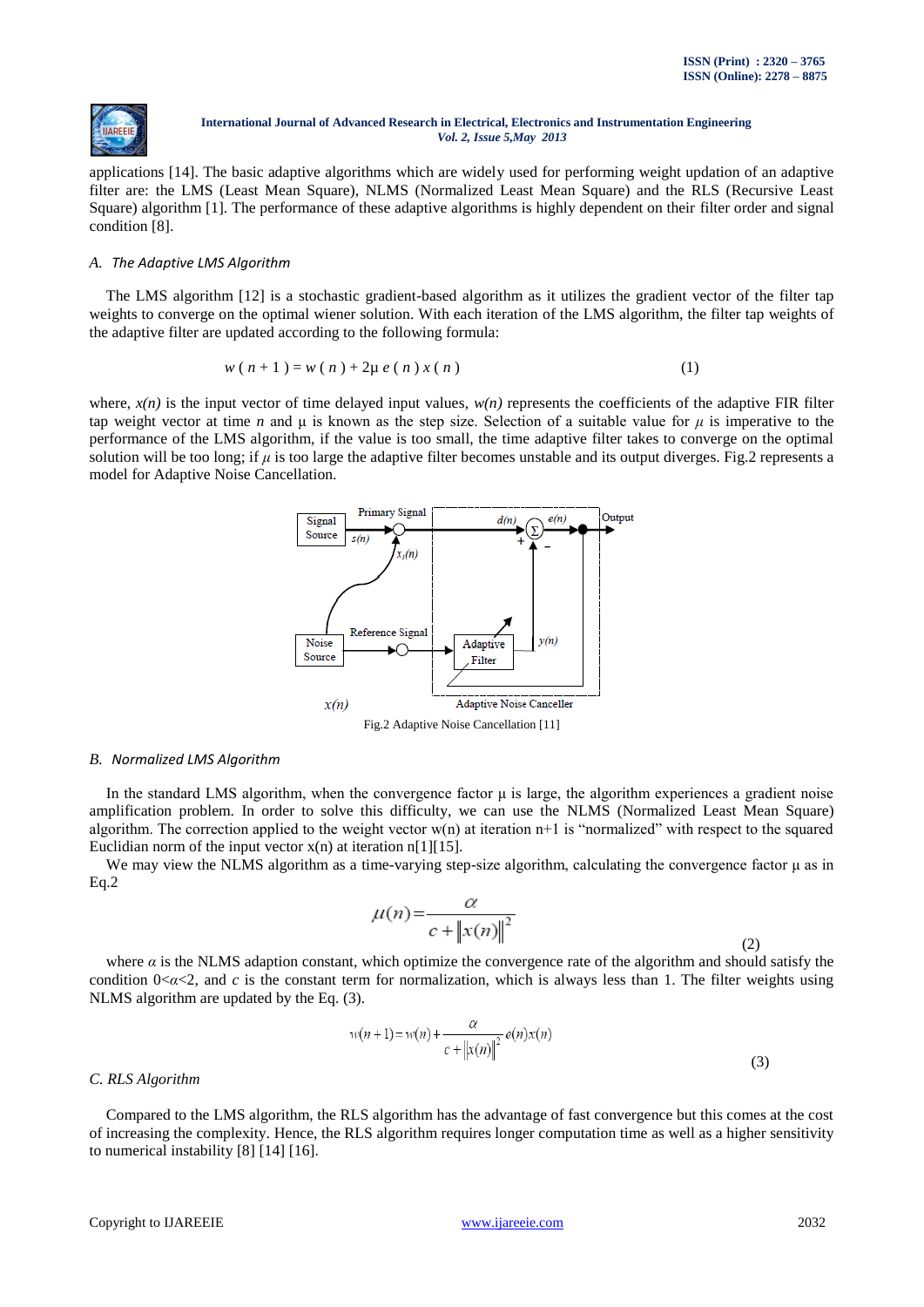

## **V. SOFT COMPUTING TECHNIQUES FOR NOISE CANCELLATION**

Fuzzy logic was introduced by Zadeh in 1965 to represent and manipulate data and information in which there are various forms of uncertainty. Fuzzy logic is a logical system, which is an extension of multi-valued logic. It is almost synonymous with the theory of fuzzy sets, a theory that relates to classes of objects with blunt boundaries in which membership is **a** matter of degree [2]. ANFIS is a class of adaptive network, which are functionally equivalent to Fuzzy Inference Systems. This architecture was proposed by Jang [9] to give fuzzy systems adaptive capabilities. It uses a hybrid- learning algorithm to identify the membership function parameters of single-output, Sugeno type fuzzy inference systems (FIS). A combination of least-squares and back propagation gradient descent methods are used for training FIS membership function parameters to model a given set of input/output data. The hybrid learning algorithm which combines gradient descent and the least-squares method are briefly discussed below. *A. Artificial Neutral Network*

Neural networks are composed of simple elements operating in parallel. The network function is determined largely by the connections between elements. Neural network can be trained to perform a particular function by adjusting the value of the connections (weights) between elements. Artificial Neural Network has preserved three basic characteristics. Neural network learns from experience; generalize from learned responses, and abstract essential pattern from inputs. Neural networks have been trained to perform complex functions in various fields of application including pattern recognition, identification, classification, speech, vision and control systems [2].

ANNs are mathematical modeling tools which are particularly useful for predicting and forecasting in complex settings. The ANN accomplishes this through a large number of highly interconnected processing elements (neurons), working in unison to solve specific problems. Each neuron is connected to some of its neighbors with varying coefficients or weights which represent the relative influence of the different neuron inputs on other neurons [17]. *B. Basic concepts in fuzzy logic*

There are two basic concepts in fuzzy logic. They are linguistic variable and fuzzy if-then rule or fuzzy rule. There are two basic concepts in fuzzy logic. They are:

*1) Linguistic variable:* It is a variable whose values are words rather than numbers. Its use is closer to the tolerance for imprecision and thereby lowers the cost of solution. It encapsulates the properties of approximate or imprecise concepts in a systematic and computationally useful way. It also reduces the apparent complexity of describing a system.

*2) Fuzzy IF- THEN rule:* IF -THEN rule statements are used to formulate the conditional statements that comprise fuzzy logic. A single IF - THEN rule assumes the form

## If  $x$  is  $A$  then  $v$  is  $B$

where A and B are linguistic values defined by fuzzy sets on the ranges (universe of discourse)  $X$  and  $Y$ , respectively. The IF part of the rule "x is A" is called the antecedent or premise, while the THEN part of the rule "y is B" is called the consequent or conclusion [1][19].

## *C. Fuzzy inference systems*

Fuzzy inference (Fig.3) is the process of formulating the mapping from a given input to an output using fuzzy logic. The mapping then provides a basis from which decisions can be made, or patterns discerned an input value to its appropriate membership value [2].



Fig.3 Functional Blocks of a Fuzzy Logic Inference System [2]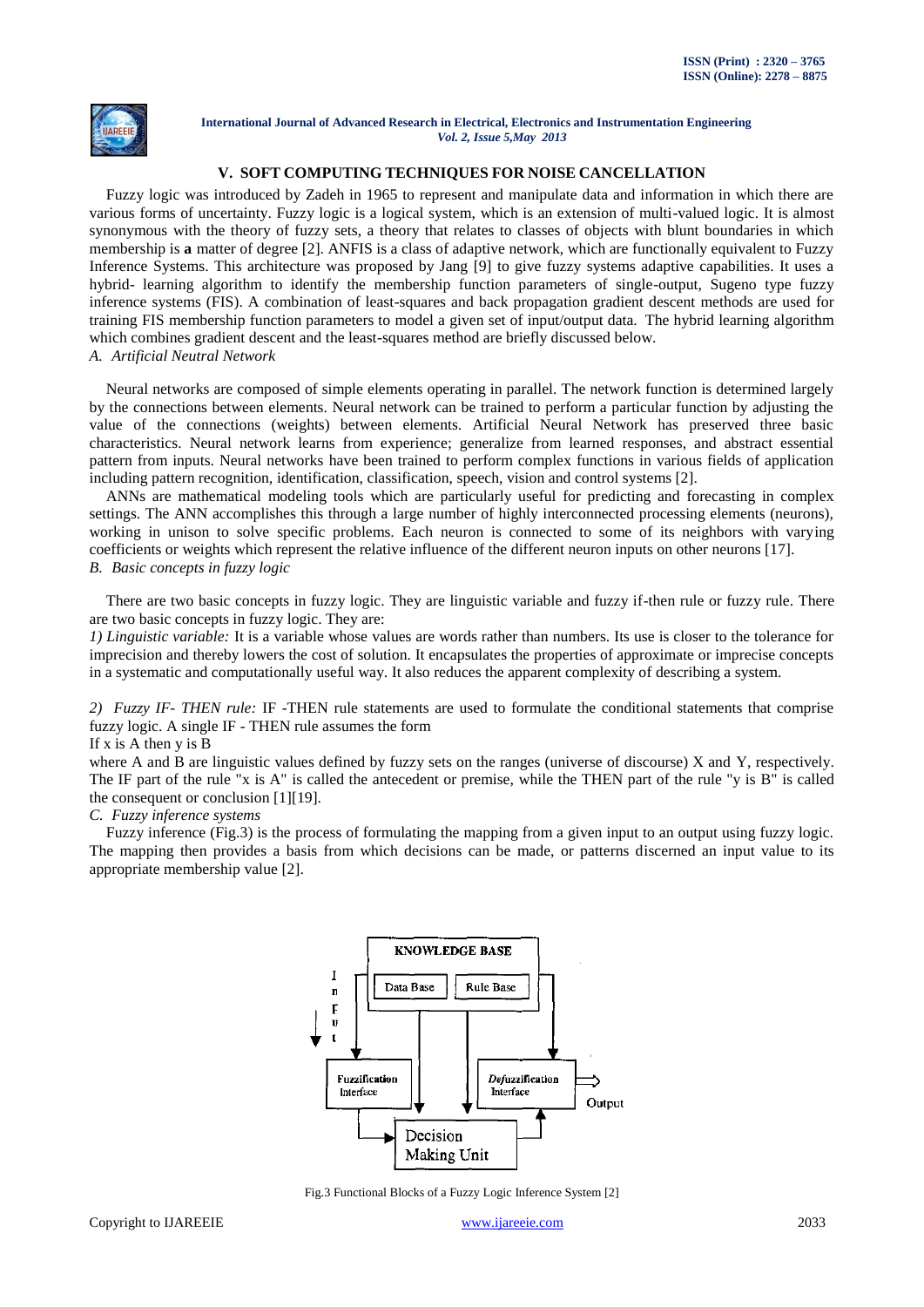

There are two types of FIS:

- 1. Mamdani-type,
- 2. Sugeno-type.

Both can be implemented in fuzzy logic toolbox. These two types differ in the way output's are determined. Mamdani-type inference expects the output membership functions to be fuzzy sets. It needs defuzzification. A firstorder Sugeno fuzzy model has a crisp output, the overall output is obtained via weighted average, thus avoiding the time consuming process of defuzzification required in a Mamdani model.

## *D. Adaptive Neuro-Fuzzy Inference System*

The Adaptive Neuro-Fuzzy Inference System, first introduced by Jang, is a universal approximator and as such is able to approximate any real continuous function on a compact set to any degree of accuracy. Thus, in estimating parameters where the given data are such that the system associates measurable system variables with an internal system parameter, functional mapping can be constructed by ANFIS to approximate the process of estimation of the internal system parameter. ANFIS is a neuro-fuzzy system that combines the learning capabilities of neural networks, with the functionality of fuzzy inference systems. An adaptive network is a feed-forward multilayer Artificial Neural Network (ANN) with; partially or completely, adaptive nodes in which the outputs are predicated on the parameters of the adaptive nodes and the adjustment of parameters due to error term is specified by the learning rules[17][18].

*1) ANFIS Architecture:* Assume that the fuzzy inference system under consideration has two inputs x and y and one output z. For a first-order Takagi-Sugeno fuzzy model, a common rule set with two fuzzy if-then rules is the following:

- Rule 1: If x is  $A_1$  and y is  $B_1$ , then  $f_1=p_1x+q_1y+r_1$ ;
- Rule 2: If x is A<sub>2</sub> and y is B<sub>2</sub>, then  $f_2=p_2x+q_2y+r_2$ ;

And

$$
f = \frac{w_1 f_1 + w_2 f_2}{w_1 + w_2}
$$

$$
f = \overline{w}_1 f_1 + \overline{w}_2 f_2
$$

The equivalent ANFIS architecture is as shown in Fig.4, using a Sugeno fuzzy model where nodes of the same layer have similar functions.



Fig.4 Equivalent ANFIS Architecture [17][19]

The output of the i<sup>th</sup> node in layer l is denoted  $O_{1}$ ;

**Layer 1** Every node *i* in this layer is an adaptive node with a node function

$$
O_{1,i} = \mu_{A_i}(x)
$$
, for i = 1, 2, or

Copyright to IJAREEIE [www.ijareeie.com](http://www.ijareeie.com/) 2034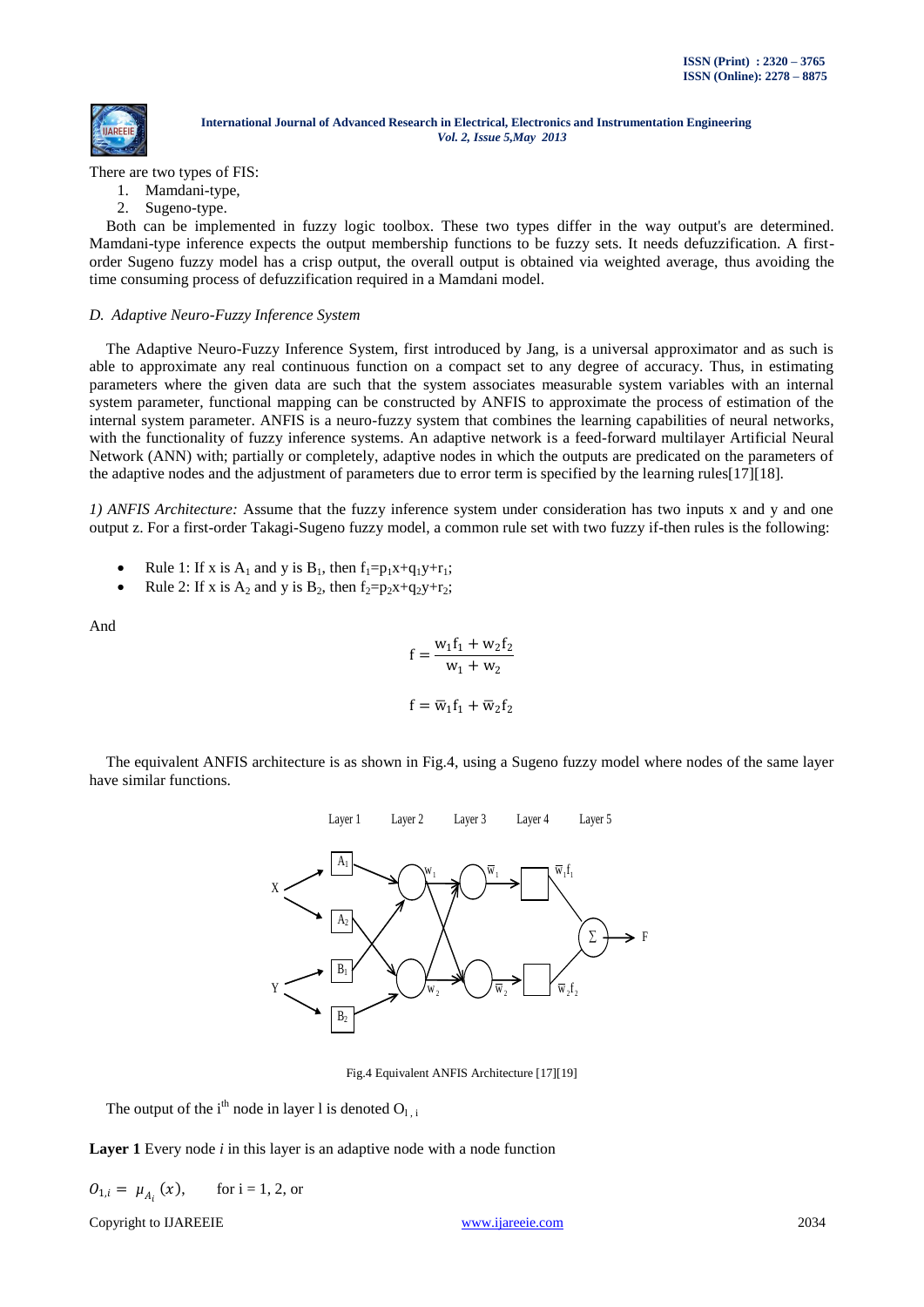

 $0_{1,i} = \mu_{B_{i-2}}(y)$ , for i = 3, 4,

where *x* (or *y*) is the input to node *i* and  $A_i$  (or  $B_i$ <sub>2</sub>) is a linguistic label (such as "small" or "large") associated with this node. In other words,  $O_{1,i}$  is the membership grade of a fuzzy set  $A$  ( $=A_1$ ,  $A_2$ ,  $B_1$  or  $B_2$ ) and it specifies the degree to which the given input *x* (or *y*) satisfies the quantifier *A*.

**Layer 2** Every node in this layer is a fixed node labeled Π, whose output is the product of all the incoming signals:

 $O_{2,i} = \omega_i = \mu_{A_i}(x) \mu_{B_i}(y)$ , i = 1,2.

Each node output represents the **firing strength** of a rule. In general, any other T-norm operators that perform fuzzy AND can be used as the node function in this layer.

**Layer 3** Every node in this layer is a fixed node labeled N. The  $i^{\text{th}}$  node calculates the ratio of the  $i^{\text{th}}$  rule's firing strength to the sum of all rules' firing strengths:

 $\overline{O}_{3,i} = \overline{\omega_i} = \frac{\omega_i}{\omega_i + \omega_i}$  $\frac{\omega_i}{\omega_1+\omega_2}$ ,  $i = 1,2$ .

For convenience, outputs of this layer are called **normalized firing strengths**.

**Layer 4** Every node *i* in this layer is an adaptive node with a node function:

$$
O_{4,i} = \overline{\omega_i} f_i = \overline{\omega_i} (p_i x + q_i y + r_i),
$$

where anfis is a normalized firing strength from layer 3 and  $\{p_i, q_i, r_i\}$  is the parameter set of this node. Parameters in this layer are referred to as consequent parameters**.**

**Layer 5** The single node in this layer is a fixed node labeled, which computes the overall output as the summation of all incoming signals:

overall output =  $O_{5,1} = \sum_i \overline{\omega_i} f_i = \frac{\sum_i \omega_i f_i}{\sum_i \omega_i}$  $\Sigma_i\,\omega_i$ 

Thus we have an adaptive network that is functionally equivalent to a Sugeno fuzzy model [17].

## **VI. ADAPTIVE NOISE CANCELLATION USING ANFIS**

Adaptive Noise Cancellation is used to remove background noise from useful signals. This is an extremely useful technique where a signal is submerged in a very noisy environment. Usually the background noise does not keep steady and it will change from time to time. So the noise cancellation must be an adaptive process: it should be able to work under changing conditions, and be able to adjust itself according to the changing environment. The basic idea of an adaptive noise cancellation algorithm is to pass the corrupted signal through a filter that tends to suppress the noise while leaving the signal unchanged. And as mentioned above, this is an adaptive process, which means it cannot require a priori knowledge of signal or noise characteristics. Fig.5 shows the schematic diagram of noise cancellation with ANFIS filtering.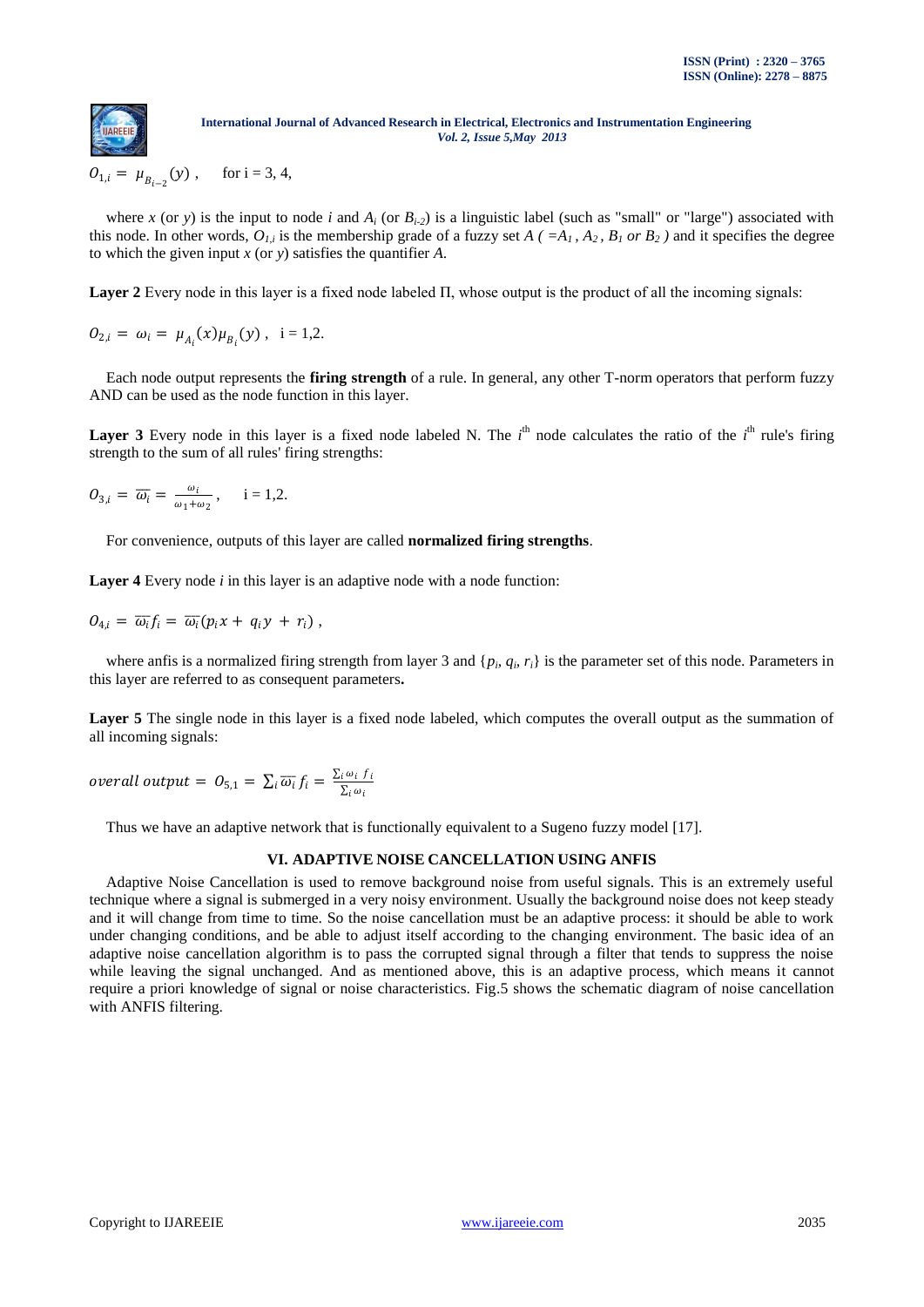



Fig.5 Schematic diagram of noise cancellation with ANFIS filtering [20]

The method is used to filter out the interference component by identifying a model between a measurable noise source n(k) and the corresponding signal corrupted by interferences represented by y(k), as depicted in Fig5. The original recorded signal is  $x(k)$ . To estimate the distorted noise signal  $\hat{d}(k)$ , a clean version of the noise signal  $n(k)$ that is independent of the information signal is needed. However, one cannot access the distorted noise signal  $\hat{d}(k)$ directly since it is an additive component of the overall measurable signal y(k).Fortunately, . as long as the information signal is zero mean and not correlated with the noise signal  $n(k)$ , the detected signal  $y(k)$  can be used as the desired output for *ANFIS* training.

 $y(k) = x(k) + d(k)$  $\hat{x}(k) = x(k) + d(k) - \hat{d}(k)$ <br>  $\hat{x}(k) = x(k) + \hat{e}(k)$  as  $\hat{e}(k) \rightarrow 0$  $\hat{x}(k) = x(k) + \hat{e}(k)$ 

The conditions under which adaptive noise cancellation is valid are:

a) The noise signal  $n(k)$  should he available independent of the information signal  $x(k)$ .

b) The information signal  $x(k)$  must be zero mean.

c) The order of the passage dynamics is known. This determines the number of inputs to the ANRS filter. In this paper, the generalized bell membership function is used. The error cannot be minimized to zero; the minimum error is regulated by the information signal  $x(k)$ , which appears as fitting noise.

Parameter settings for the ANFIS algorithm are the training epoch number is 20, the number of MFs for each input is 4, the initial step size and step size increase rate are 0.2 and 0.002, respectively, the learning algorithm is hybrid learning algorithm. For this 10000 data are used for training.

The flowchart for noise cancellation using ANFIS is shown in Fig.6.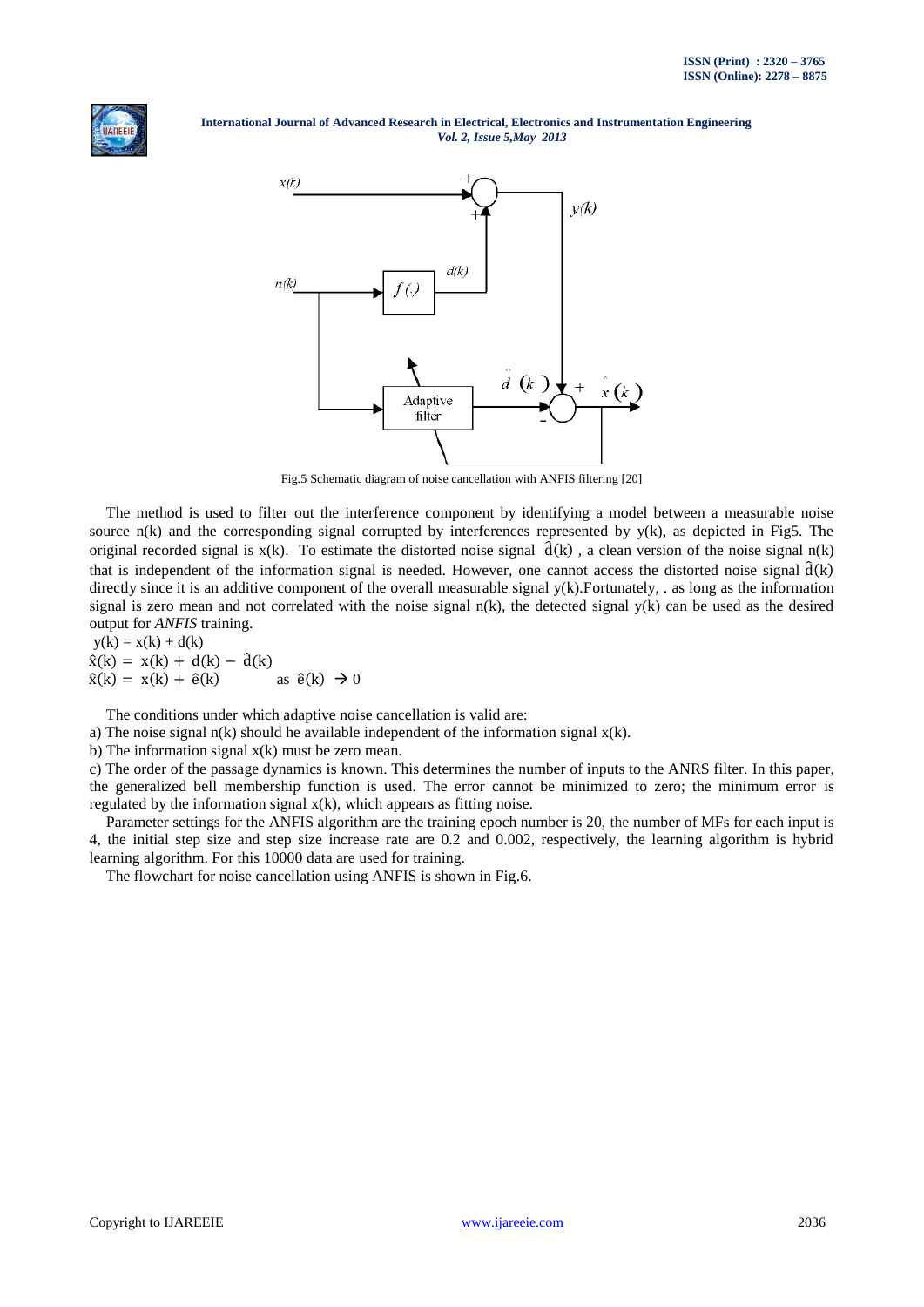



Fig.6 Flow Chart for Noise Cancellation using ANFIS [2]

# **VII. SIMULATION SET UP AND RESULT DISCUSSION**

MATLAB simulation studies are carried out in this Section. Real-time recorded audio speech signal is used for performance evaluation. The signal was sampled at 8000 Hz. The noise is generated by a Gaussian noise n(k) with zero mean and unity variance. The corrupting noise d(k) is a nonlinear function, which characterizes a first-order channel dynamic, given by

 $d(k) = 0.6(n(k))^{3}$ 

The signals  $x(k)$ ,  $n(k)$ ,  $d(k)$ , and  $y(k)$  are shown in Fig.7. Hence, the measured signal used for training is given by

 $y(k) = x(k) + d(k)$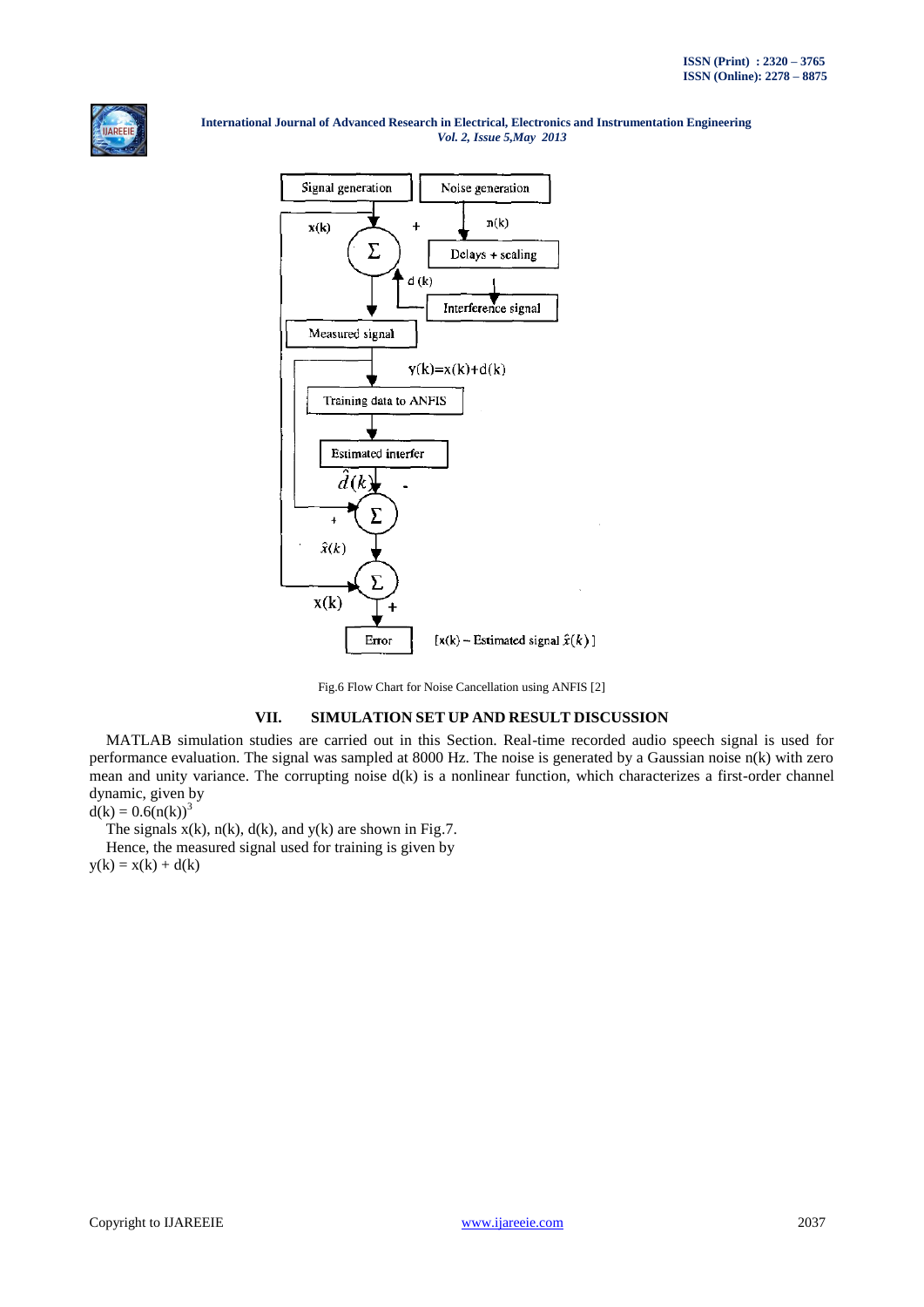



Fig7. (a) Information Signal x(k) (b) Noise source Signal n(k) (c) Distorted Signal x(k) +d(k) (d) Measured Information Signal y(k)

The error is then calculated by subtracting the estimated signal from the original signal as shown in Fig.8.



## **VIII. CONCLUSIONS**

In this paper, adaptive noise cancellation using ANFIS has been implemented on audio speech signal. ANFIS is a new and intelligent method for real-time noise cancellation which is based on fuzzy logic and neural networks. This method is more efficient to eliminate noise and has faster convergence time, low computation load and fewer memory requirements.

#### **ACKNOWLEDGEMENT**

We take this opportunity to express our deepest gratitude and appreciation to all those who have helped us directly or indirectly in writing this paper.

#### **REFERENCES**

- [1] Diniz S.R., 'Adaptive Filtering: Algorithms and Practical Implemetations' ,ISBN 978-0-387-31274-3, Kluwer Academic Publisher **©** 2008 Springer Science+Business Media, LLC, pp.77-195.
- [2] Vijila C. K. S, Renganathan S. and Johnson S, "Suppression Of Maternal Ecg From Fetal Ecg Using Neurofuzzy Logic Technique", IEEE, 2003.
- [3] Stella M., Begusic D. and Russo M., 'Adaptive Noise Cancellation Based on Neural Network', IEEE 2006.
- [4] Miry M. H., Miry A. H. and Khleaf H. K, "Adaptive Noise Cancellation for speech Employing Fuzzy and Neural Network", 1st International Conference on Energy, Power and Control (EPC-IQ), College of Engineering, University of Basrah, Basrah, Iraq, November 30 - December 2, 2010.
- [5] Ferdouse L., Akhter N., Nipa T. H and Jaigirdar F. T., 'Simulation and Performance Analysis of Adaptive Filtering Algorithms in Noise Cancellation', IJCSI International Journal of Computer Science Issues, Vol. 8, Issue 1, January 2011.
- [6] Golpayegani G. N. and Jafari A. H., 'Improved Adaptive Neural Fuzzy Filter and Its Application In Noise Cancellation', 3rd International Conference on Bioinformatics and Biomedical Engineering , 2009.
- [7] Nicolae D. and Romulus R., ' Noise cancelling in audio signal with adaptive filter', ACTA Electrotehnica, volume 45 , November 6, 2006.